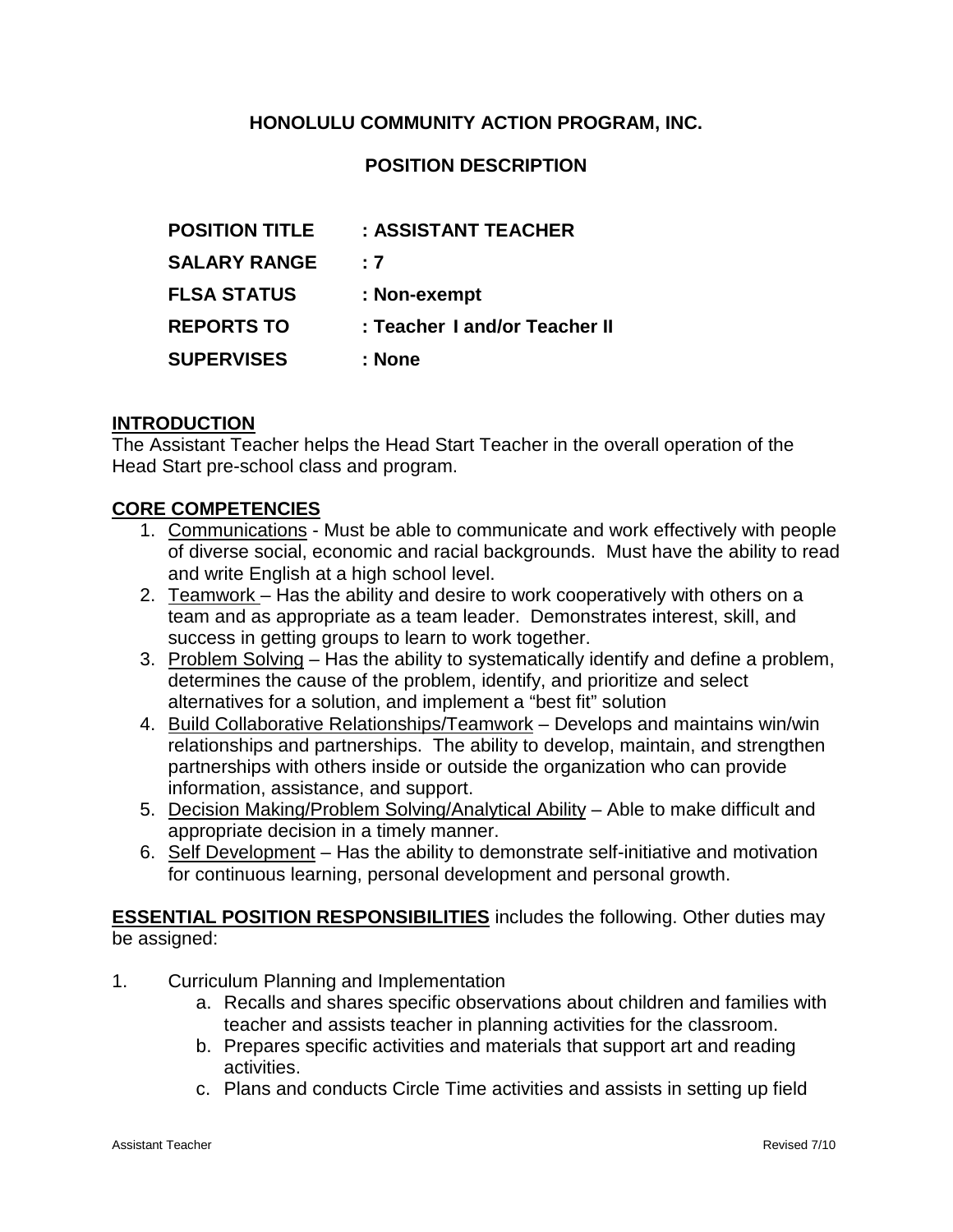trips.

- 2. Supervision of Children
	- a. Keeps children in view at all times to ensure their physical safety both indoors and outdoors.
	- b. Provides appropriate guidance to children including redirection and problem-solving using positive, culturally sensitive guidance techniques.
- 3. Recordkeeping
	- a. Assists with maintaining accurate documents for attendance, daily meal reports, food purchases, classroom supplies, volunteer forms, children screenings, and individual program information charts.
	- b. Assists in the preparation of family notes, writing objective child observations, and maintaining children's portfolios.
- 4. Classroom/Outdoor Maintenance
	- a. Assists in the daily inspection of the environment to identify potentially hazardous objects or situations. Reports information to teacher and/or supervisor.
	- b. Prepares the classroom at the beginning of the day and performs clean up and set up for the next day's activities.
- 5. Meal Preparation/Food Purchase
	- a. Prepares breakfast, lunch and snacks for classrooms in compliance with food safety and sanitation guidelines.
	- b. Keeps accurate records of foods purchased and monitors purchases to stay within budged amount.
- 6. Assistance with Parent Education/Parent Involvement
	- a. Creates a welcoming climate for both child and parent at drop-off and pick-up times.
	- b. Engages parents to assist with classroom tasks and ongoing activities for the home.
	- c. Participates in team conferences, home visits and parent/teacher conferences.
	- d. Supports families in pursuing their goals and sharing personal success stories.
- 7. Professional Development
	- a. Attends Head Start In-Service, cluster training sessions, workshops, and conferences.
	- b. Applies knowledge from in-house training or workshops and conferences into classroom practices.

## **MINIMUM QUALIFICATIONS**

To perform this job successfully, an individual must be able to perform each essential duty satisfactorily. The requirements listed below are representative of the knowledge, skill and /or ability required. Reasonable accommodations may be made to enable individuals with disabilities to perform the essential functions.

# **EDUCATION AND EXPERIENCE**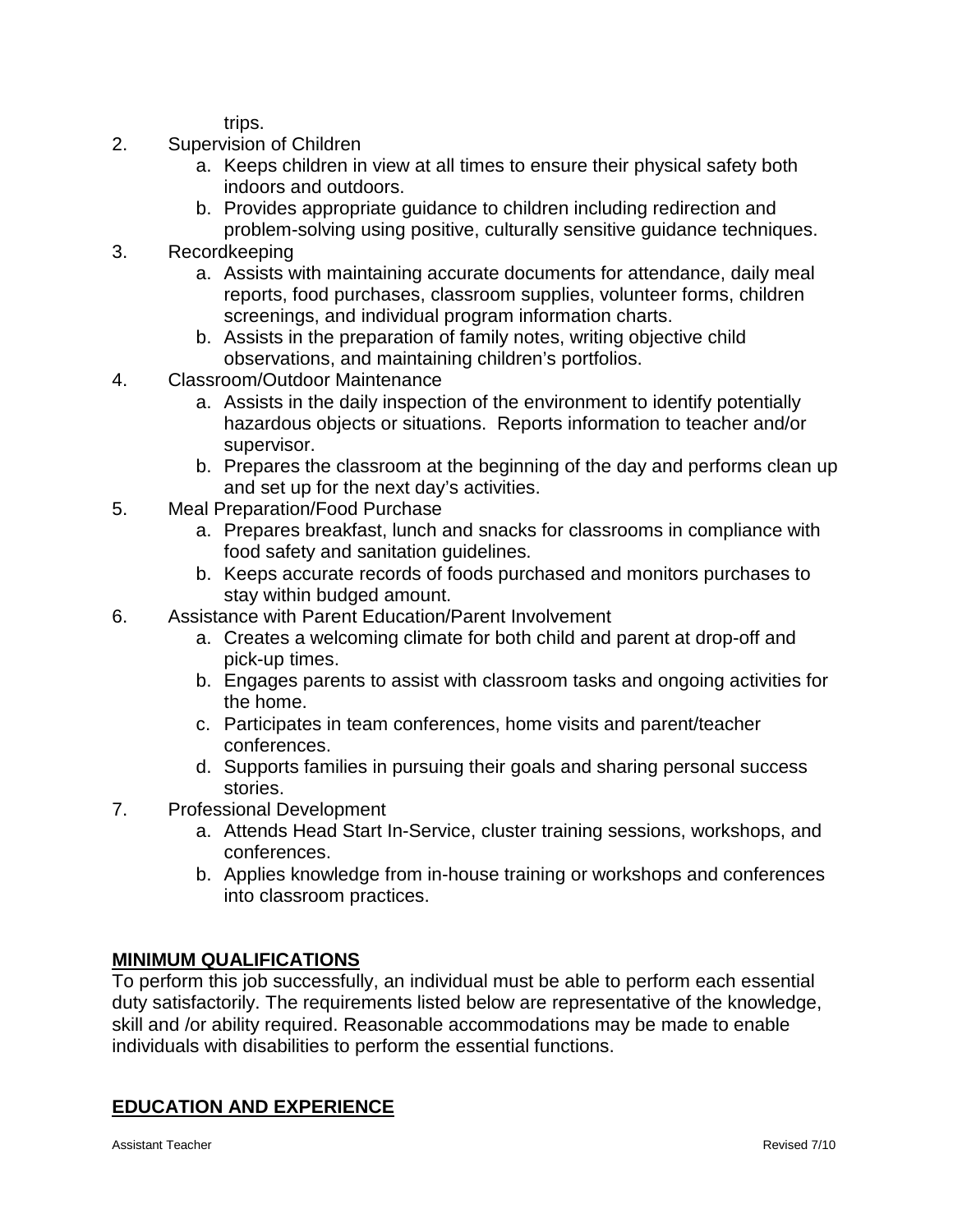- Associate Degree in Human Development or Early Childhood Education and 6 months experience in working in an early childhood program or
- Child Development Associate (CDA) certificate or
- Two years (60 credits) of post secondary education with 9 credits in child development or early childhood training and 6 months experience in working in an early childhood program or
- *Enrolled in a program leading to an Associate's Degree or Bachelor's Degree and have completed 12 credits in Early Childhood Education.*

# **CERTIFICATES, LICENSES, REGISTRATIONS**

- Must have a current First Aid and CPR certificates or obtain one within 90 days of employment.
- Must have a valid driver's license and daily access to an automobile that is properly licensed and insured for work.
- Must show evidence of TB test at time of employment
- Must comply with State of Hawaii "Criminal History Record Clearance" and
- Must obtain FBI fingerprint clearance within 90 days of employment.

# **DESIRED SKILLS, KNOWLEDGE & ABILITIES**

- Have at least 60 college credits of job related courses or core subjects leading toward a Bachelor or an Associate Degree in Early Childhood Development.
- Bilingual/bicultural skills, preferably in Samoan, Filipino, Korean, Vietnamese, Laotian and Pacific Island languages.

## **BENEFITS**

- Company paid life insurance and health insurance.
- Paid time off including vacation, sick leave and paid holidays.
- Retirement benefits.
- Leaves of Absence both paid and unpaid.

## **PHYSICAL DEMANDS/WORKING CONDITIONS**

|                                            | Never/ | At           | Often/   |
|--------------------------------------------|--------|--------------|----------|
|                                            | Rarely | <b>Times</b> | Constant |
| Work Locations: in doors                   |        |              | X        |
| Work Locations: outdoors                   |        |              | x        |
| Work Locations: sitting                    |        | X            |          |
| Walking/standing                           |        |              | x        |
| Bending/crouching/reaching, etc.           |        |              | x        |
| Lifting/carrying - light<br>(up to 10 lbs) |        |              | x        |
| - medium (11 to 20 lbs)                    |        | X            |          |